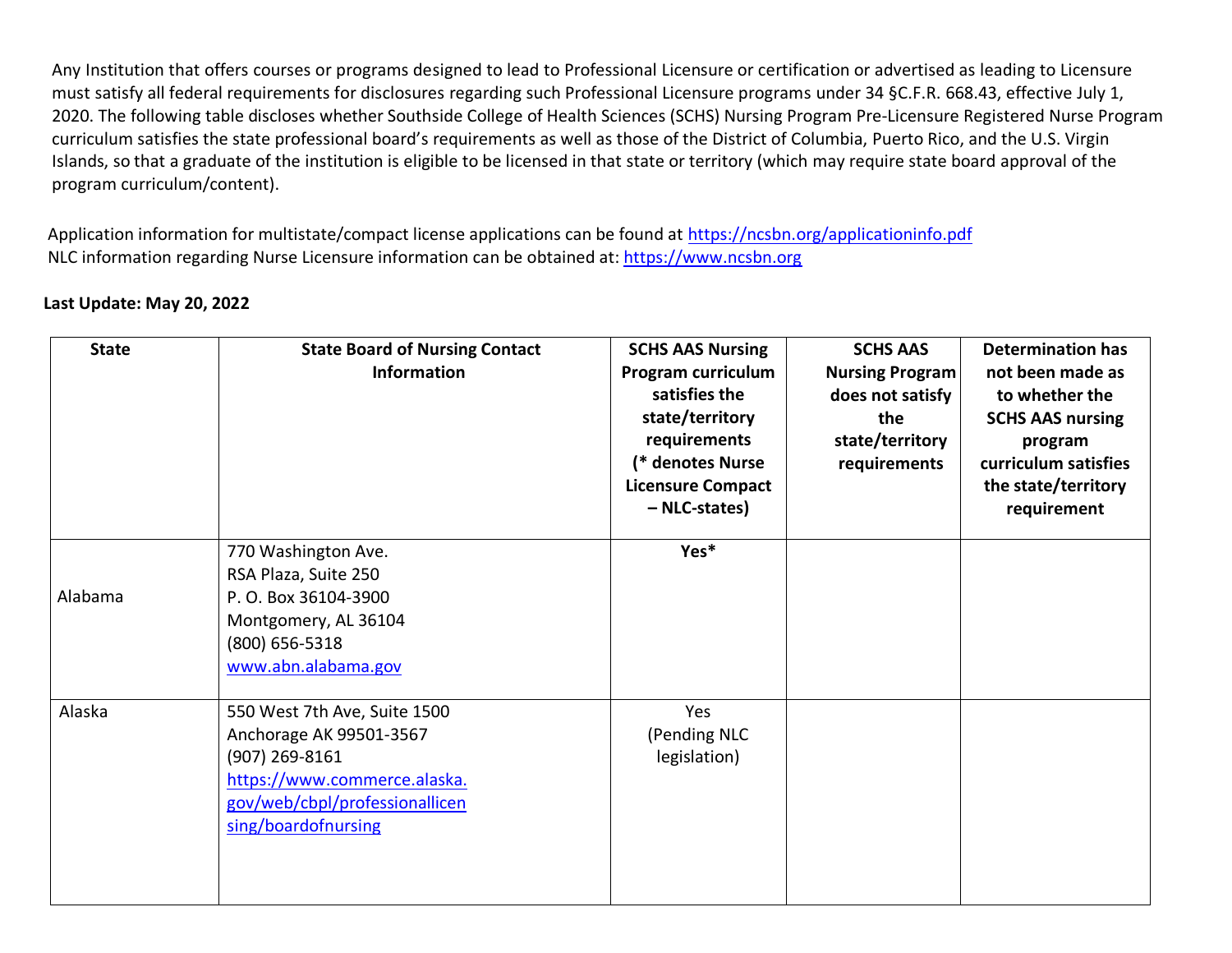| Arizona     | 1740 W Adams Street, Suite 2000<br>Phoenix AZ 85007-1619<br>(602) 771-7800<br>https://www.azbn.gov/                                                                                                                                                         | Yes* |              |   |
|-------------|-------------------------------------------------------------------------------------------------------------------------------------------------------------------------------------------------------------------------------------------------------------|------|--------------|---|
| Arkansas    | University Tower Bldg.<br>123 South University, Suite 800<br>Little Rock, AR 72204<br>(501) 686-2700<br>www.arsbn.org                                                                                                                                       | Yes* |              |   |
| California  | 1747 N. Market Blvd., Suite 150S<br>P.O. Box 944210<br>Sacramento CA 94244<br>(916) 322-3350<br>https://rn.ca.gov                                                                                                                                           |      |              | X |
| Colorado    | Division of Professions and Occupations<br>1560 Broadway, Suite 1350<br>Denver CO 80202<br>(303) 894-2430<br>https://dpo.colorado.gov/Nursing                                                                                                               | Yes* |              |   |
| Connecticut | Department of Public Health<br>410 Capitol Ave., MS# 13 PHO<br>Hartford CT 6134<br>(860) 509-7603<br>https://portal.ct.gov/DPH/Public-Health-<br>Hearing-Office/Board-of-Examiners-for-<br>Nursing/Board-of-Examiners-for-Nursing<br>dph.nursingteam@ct.gov |      | $\mathsf{X}$ |   |
| Delaware    | 861 Silver Lake Blvd.<br>Cannon Building Suite 203861<br>Dover DE 19904<br>(302) 744-4500<br>https://dpr.delaware.gov/boards/nursing/                                                                                                                       | Yes* |              |   |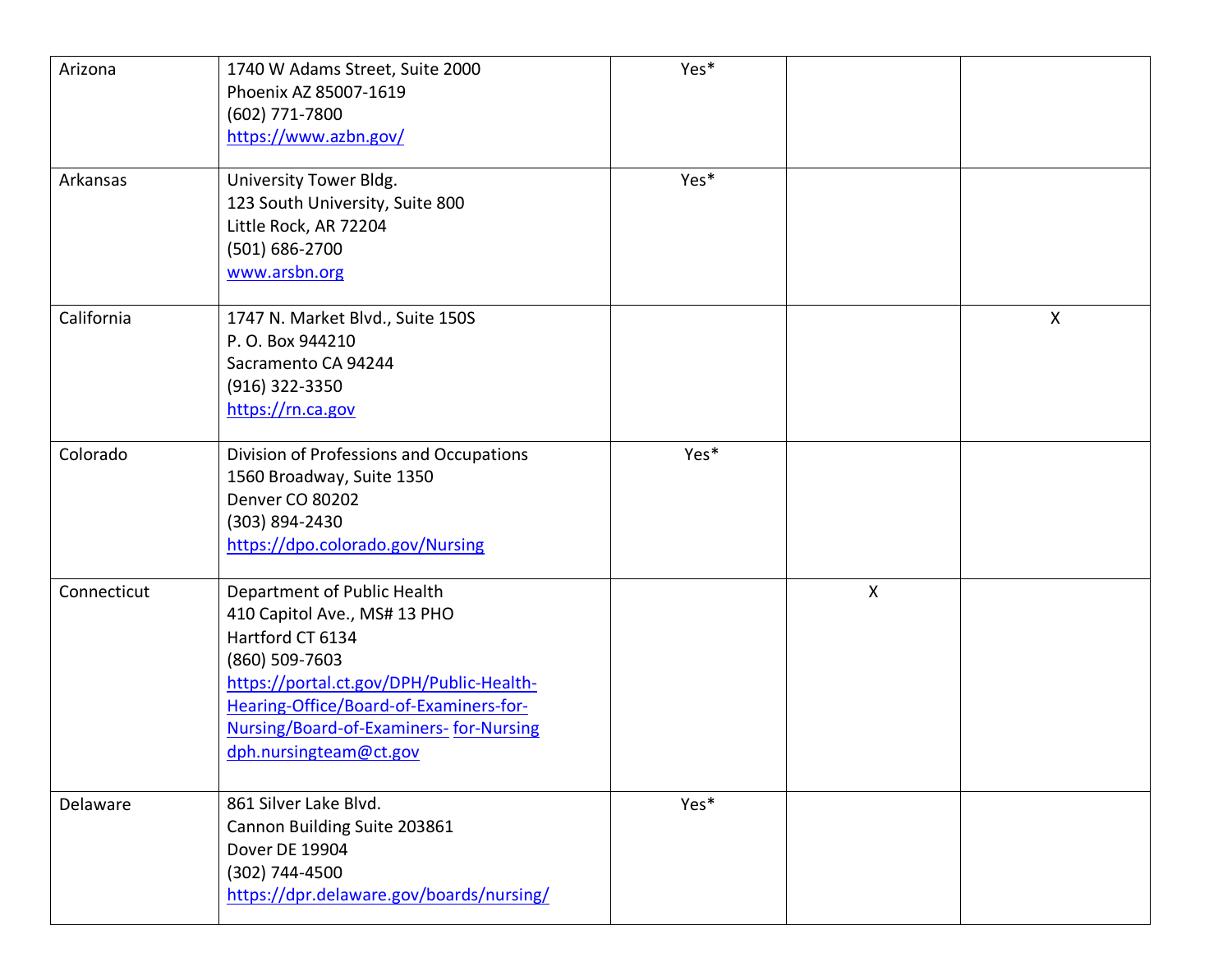| District of | Department of HealthProfessional       | Yes  |  |
|-------------|----------------------------------------|------|--|
| Columbia    | <b>Licensing Administration</b>        |      |  |
|             | 899 North Capitol Street, NE           |      |  |
|             | Washington, DC 20002                   |      |  |
|             | (877) 672-2174                         |      |  |
|             | https://dchealth.dc.gov/bon            |      |  |
|             |                                        |      |  |
| Florida     | 4052 Bald Cypress Way                  | Yes* |  |
|             | <b>Room 120</b>                        |      |  |
|             | BIN CO <sub>2</sub>                    |      |  |
|             | Tallahassee FL 32399                   |      |  |
|             | (850) 245-4125                         |      |  |
|             | https://floridasnursing.gov/           |      |  |
|             |                                        |      |  |
| Georgia     | 2137 Coliseum Drive                    | Yes* |  |
|             | Macon, GA 31217                        |      |  |
|             | (844) 753-7825                         |      |  |
|             | https://sos.ga.gov/georgia-board-      |      |  |
|             | nursing                                |      |  |
|             |                                        |      |  |
| Hawaii      | King Kalakaua Building, 335            | Yes  |  |
|             | Merchant Street, 3rd Floor             |      |  |
|             | Honolulu, HI 96813                     |      |  |
|             | (808) 586-3000                         |      |  |
|             | https://cca.hawaii.gov/pvl/boards/nurs |      |  |
|             | ing                                    |      |  |
|             |                                        |      |  |
| Idaho       | 11351 W Chinden, Building 6            | Yes* |  |
|             | P. O. Box 83720                        |      |  |
|             | <b>Boise ID 83714</b>                  |      |  |
|             | (208) 577-2476                         |      |  |
|             | https://ibn.idaho.gov                  |      |  |
|             |                                        |      |  |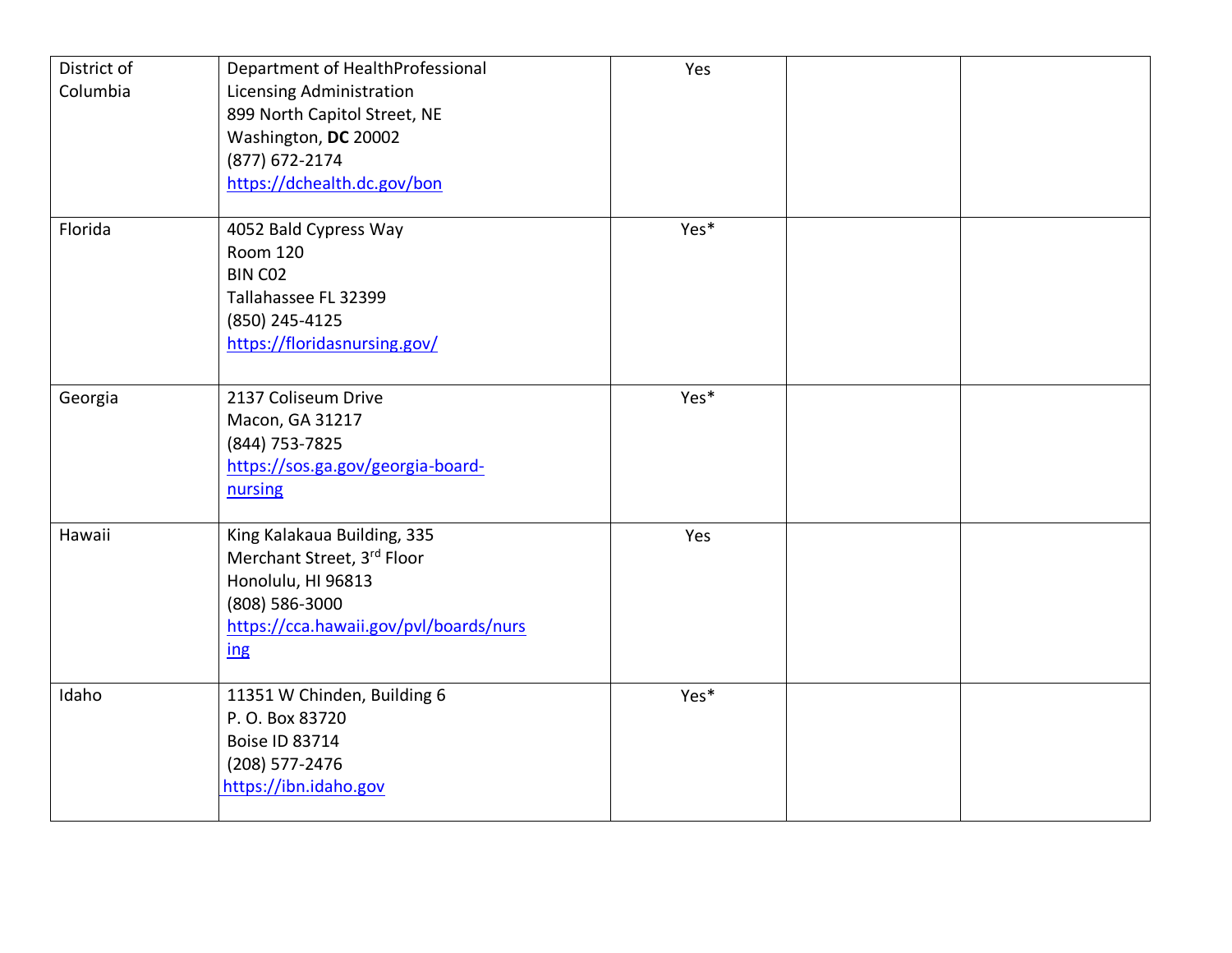| Illinois  | <b>IDFPR/Nursing Unit</b><br>300 W. Washington St., 3rd Floor<br>Springfield, IL 62786<br>(800) 560-64-6420<br>https://idfpr.illinois.gov/profs/nursing.asp                           | Yes<br>(Pending NLC<br>legislation) |  |
|-----------|---------------------------------------------------------------------------------------------------------------------------------------------------------------------------------------|-------------------------------------|--|
| Indiana   | <b>Professional Licensing Agency</b><br>402 W. Washington Street<br>Indianapolis IN 46204<br>(317) 234-2043<br>https://www.in.gov/pla/professions/indiana-<br>state-board-of-nursing/ | Yes*                                |  |
| lowa      | <b>RiverPoint Business Park</b><br>400 SW 8th Street, Suite B<br>Des Moines IA 50309-4685<br>(515) 281-3255<br>https://nursing.iowa.gov                                               | Yes*                                |  |
| Kansas    | Landon State Office Building<br>900 SW Jackson Street, Suite1051<br>Topeka KS 66612<br>(785) 296-4929<br>https://ksbn.kansas.gov                                                      | Yes*                                |  |
| Kentucky  | 312 Whittington Pky., Suite 300<br>Louisville KY 40222<br>(502) 429-3300<br>https://kbn.ky.gov                                                                                        | Yes*                                |  |
| Louisiana | 17373 Perkins Rd<br>Baton Rouge LA 70810<br>(225) 755-7500<br>www.lsbn.state.la.us                                                                                                    | Yes*                                |  |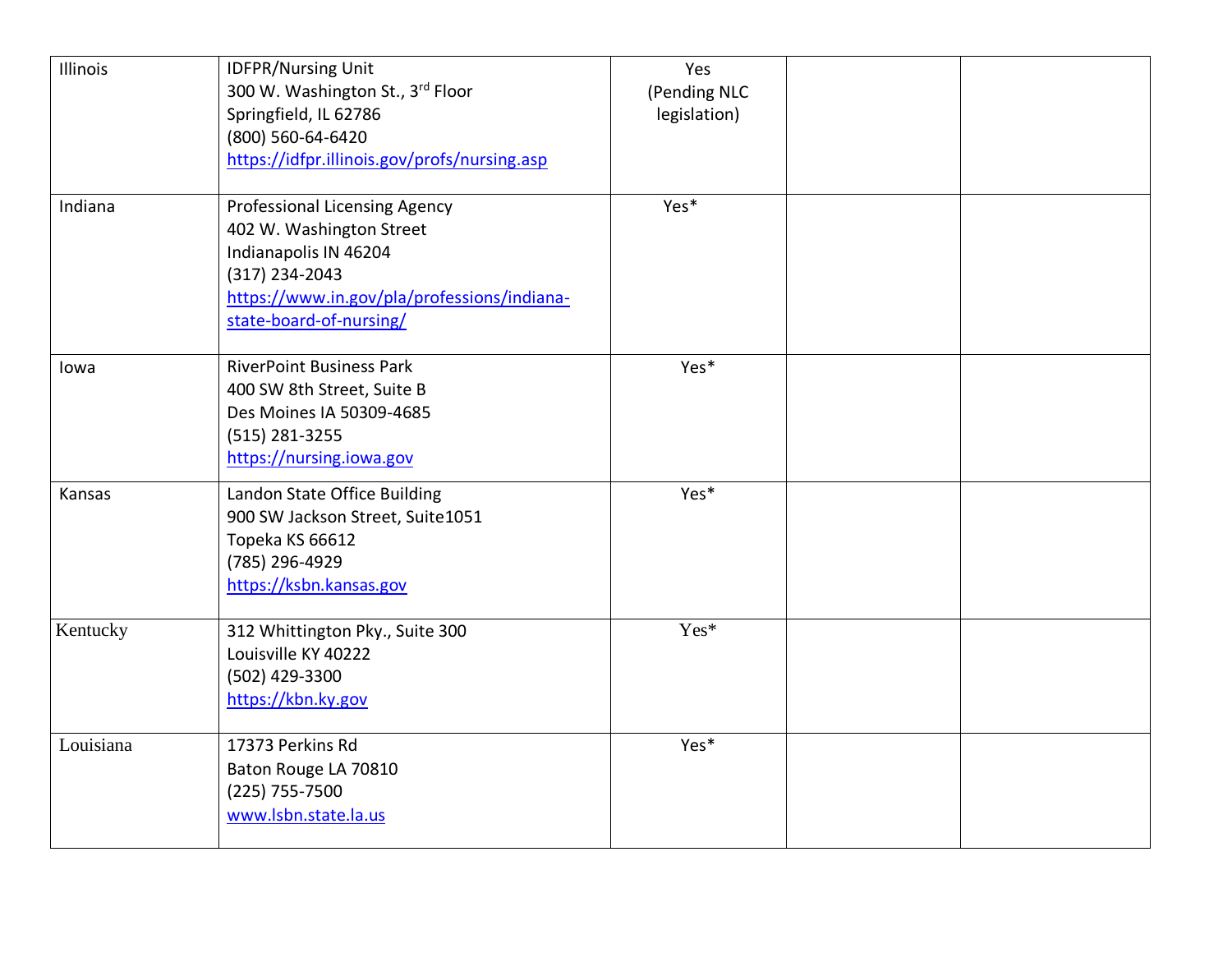| Maine         | 161 Capitol Street<br>Augusta, ME 04333<br>(207) 287-1133<br>https://maine.gov/boardofnursing/                                                                                                                                     | Yes*                                |                                              |
|---------------|------------------------------------------------------------------------------------------------------------------------------------------------------------------------------------------------------------------------------------|-------------------------------------|----------------------------------------------|
| Maryland      | 4140 Patterson Avenue<br>Baltimore MD 21215<br>(410) 585-1900<br>https://mbon.maryland.gov/Pages/default.aspx                                                                                                                      | Yes*                                |                                              |
| Massachusetts | The Commonwealth of<br>Massachusetts<br>250 Washington Street, 3rd Floor<br>Boston MA 02108-4618<br>(617) 973-0900<br>https://www.mass.gov/orgs/board-of-<br>registration-in-nursing                                               | Yes<br>(Pending NLC<br>legislation) |                                              |
| Michigan      | Department of Licensing and Regulatory Affairs<br><b>Bureau of Professional Licensing</b><br>611 W. Ottawa<br>Lansing MI 48933<br>(5170241-0199<br>https://michigan.gov/lara/bureau-<br>list/bpl/health/hp-lic-health-prof/nursing | Yes<br>(Pending NLC<br>legislation) |                                              |
| Minnesota     | 1210 Northland Drive, Suite120<br>Mendota Heights MN 55120<br>(612) 317-3000<br>https://mn.gov/boards/nursing                                                                                                                      |                                     | $\mathsf{X}$<br>(Pending NLC<br>legislation) |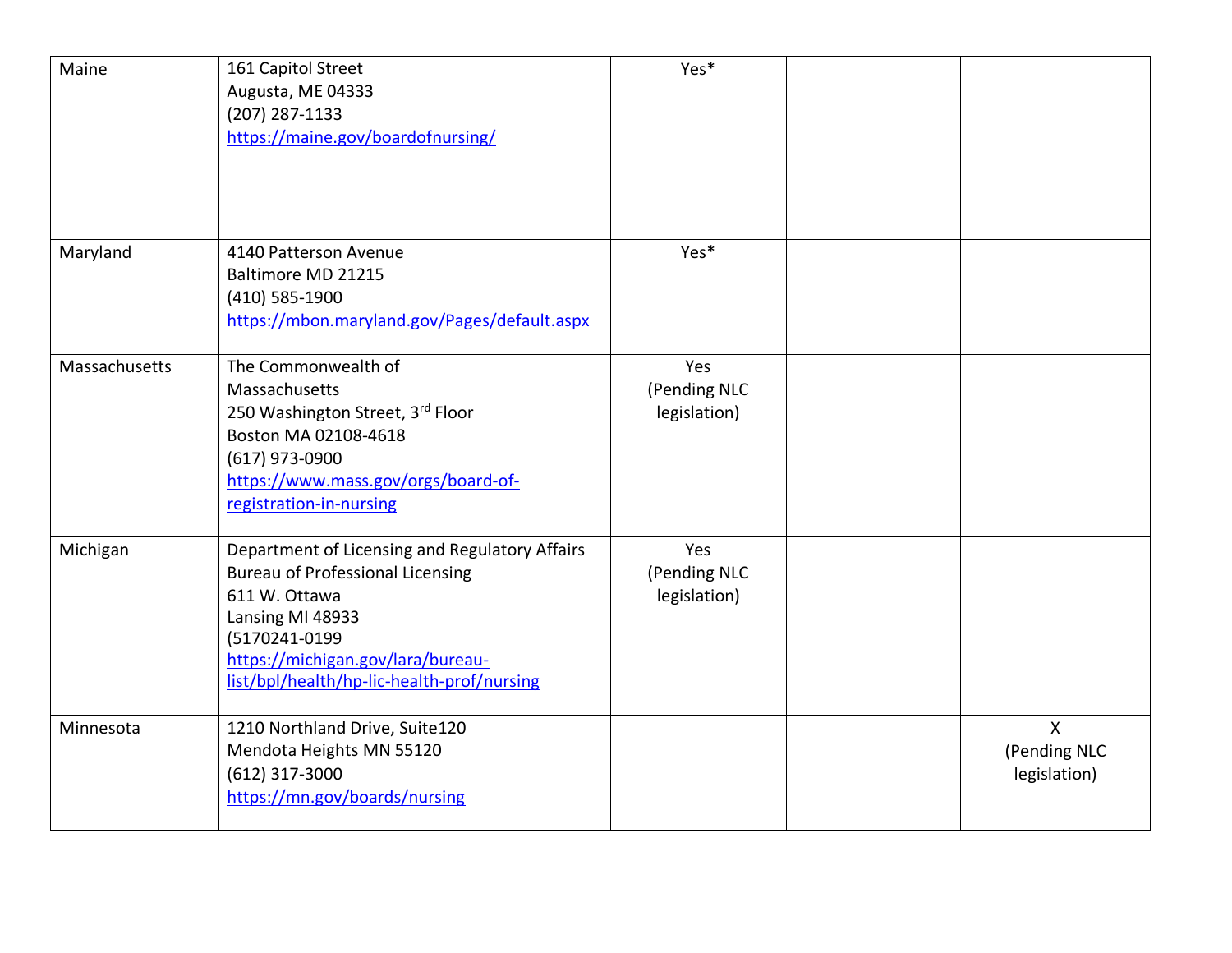| Mississippi   | 713 Pear Orchard Road, 3rd Floor<br>Ridgeland, MS 39157<br>(601) 957-6300<br>https://msbn.ms.gov                                                                                                                   | Yes* |  |
|---------------|--------------------------------------------------------------------------------------------------------------------------------------------------------------------------------------------------------------------|------|--|
| Missouri      | 3605 Missouri Boulevard<br>Jefferson City MO 65102<br>(573) 751-0681<br>https://pr.mo.gov/nursing.asp                                                                                                              | Yes* |  |
| Montana       | 301 S. Park, Suite 401<br>P.O. Box 200513<br>Helena MT 59620-0513<br>(406) 841-2300<br>https://boards.bsd.dli.mt.gov/nursing/                                                                                      | Yes* |  |
| Nebraska      | Office of Nursing and Nursing Support<br>DHHS, Division of Public Health, Licensure Unit<br>301 Centennial Mall South, 68509-4986<br>(402) 471-4376<br>http://dhhs.ne.gov/licensure/Pages/Nur<br>se-Licensing.aspx | Yes* |  |
| Nevada        | 5011 Meadowood Mall Way, Suite 300<br>Reno NV 89502<br>(775) 590-6726<br>http://nevadanursingboard.org/                                                                                                            | Yes  |  |
| New Hampshire | 7 Eagle Square<br>Concord, NH 03301<br>$(603)271 - 2152$<br>https://oplc.nh.gov/new-hampshire-board-<br>nursing                                                                                                    | Yes* |  |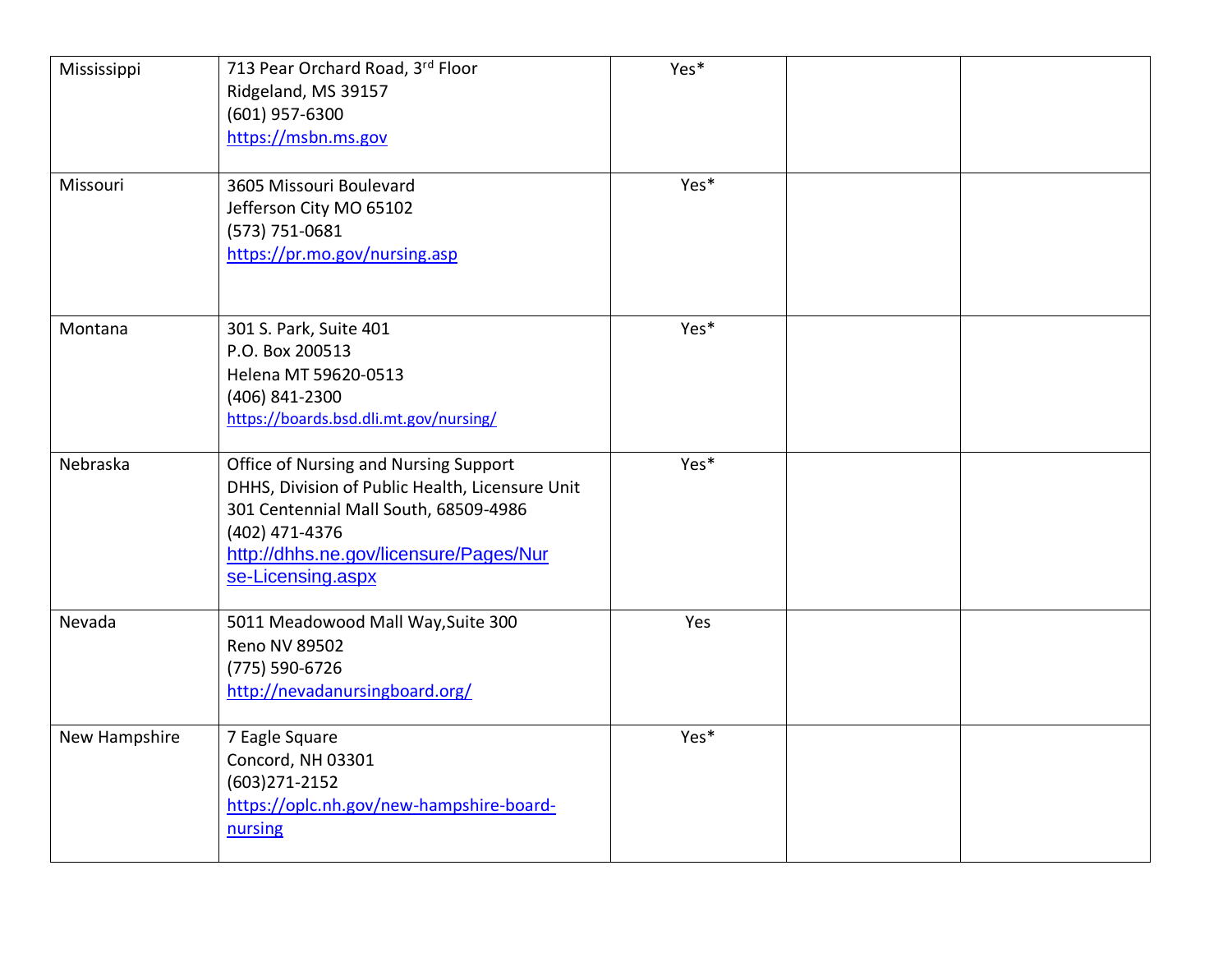| New Jersey        | P.O. Box 45010<br>124 Halsey Street<br>6th Floor<br>Newark NJ 07101<br>(973) 504-6430<br>https://njconsumeraffairs.gov/nur/Pages/default.a<br>spx                    | Yes*                                                                    |                                              |
|-------------------|----------------------------------------------------------------------------------------------------------------------------------------------------------------------|-------------------------------------------------------------------------|----------------------------------------------|
| <b>New Mexico</b> | 6301 Indian School Rd NE Suite710<br>Albuquerque NM 87110<br>(505) 841-8340<br>http://nmbon.sks.com                                                                  | Yes*                                                                    |                                              |
| New York          | Office of the Professions<br><b>Education Building</b><br>89 Washington Avenue<br>Albany NY 12234<br>(518) 474-3817, ext. 120<br>http://www.op.nysed.gov/prof/nurse/ |                                                                         | $\mathsf{X}$<br>(Pending NLC<br>legislation) |
| North Carolina    | 4516 Lake Boone Trail<br>Raleigh NC 27602<br>(919) 782-3211<br>www.ncbon.com                                                                                         | Yes*                                                                    |                                              |
| North Dakota      | 919 South 7th St, Suite 504<br>Bismarck ND 58504<br>(701) 328-9777<br>https:/ndbon.org                                                                               | Yes*                                                                    |                                              |
| Ohio              | 17 South High Street, Suite 660<br><b>Columbus OH 43215-3413</b><br>(614) 466-3947<br>https://nursing.ohio.gov                                                       | Yes*<br>(NLC enacted:<br>awaiting<br>implementation<br>January 1, 2023) |                                              |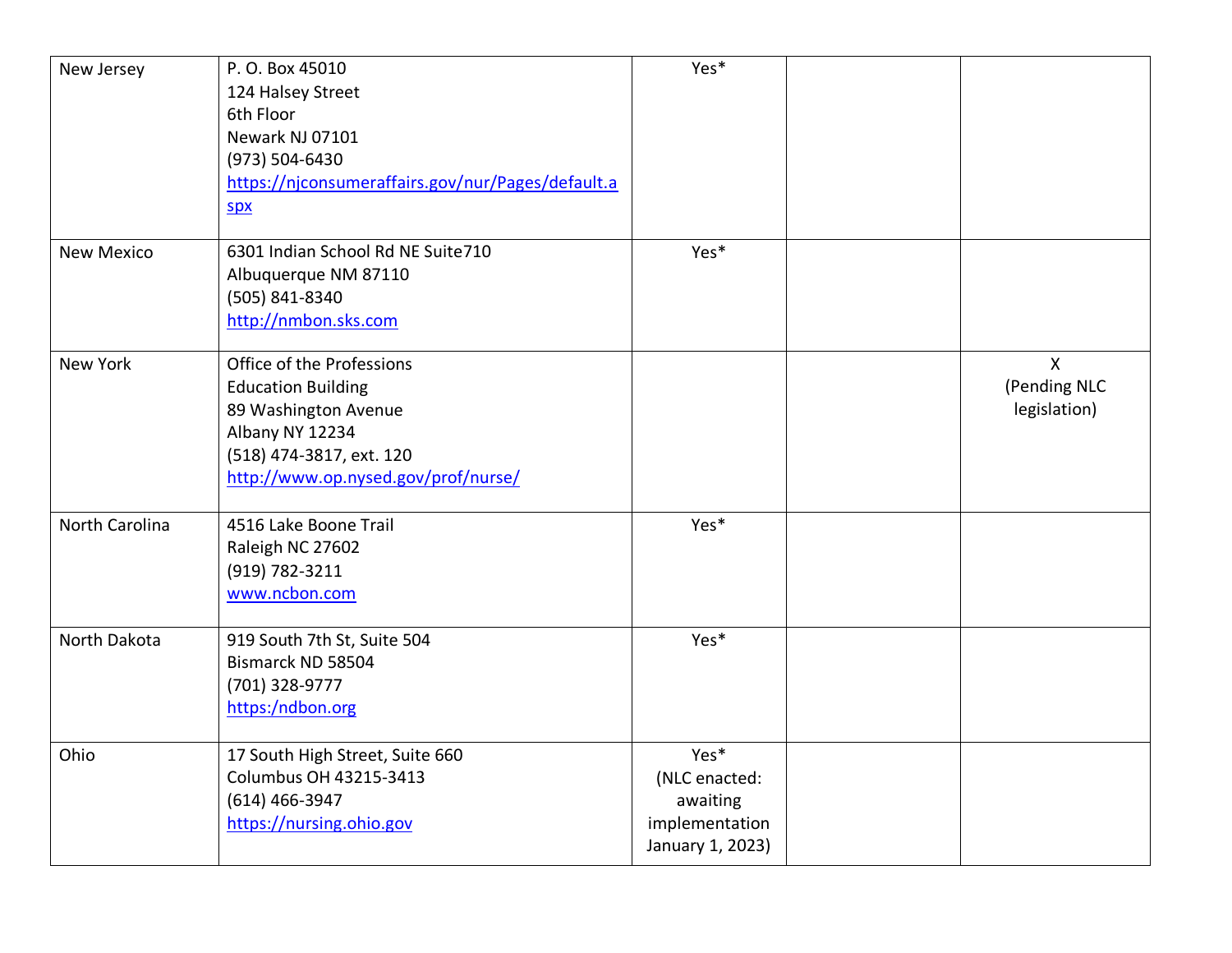| Oklahoma       | 2501 North Lincoln Blvd.<br>Oklahoma City, OK 73105<br>(405) 962-1800<br>https://nursing.ok.gov                                                                                                  | Yes*                                                       |  |
|----------------|--------------------------------------------------------------------------------------------------------------------------------------------------------------------------------------------------|------------------------------------------------------------|--|
| Oregon         | 17938 SW Upper Boones Ferry Road<br>Portland OR 97224<br>(971) 673-0685<br>https://oregon.gov/osbn/Pages/index.aspx                                                                              | Yes                                                        |  |
| Pennsylvania   | One Penn Center<br>2601 N. 3rd Street<br>Harrisburg PA 17110<br>$(717) 783 - 7142$<br>https://dos.pa.gov/ProfessionalLicensing<br>/BoardsCommissions/nursing/Pages/def<br>ault.aspx#.VTEYxCFVhBd | Yes<br>(NLC enacted:<br>Awaiting<br>Implementation<br>TBD) |  |
| Rhode Island   | 105 Cannon Building<br>Three Capitol Hill<br>Providence, RI 02908<br>(401) 222-5700<br>https://health.ri.gov/licenses/detail.php?id=231#section1                                                 | Yes<br>(Pending NLC<br>legislation)                        |  |
| South Carolina | <b>Synergy Business Park</b><br>Kingstree Building<br>110 Centerview Drive, Suite 202<br>Columbia SC 29210<br>(803) 896-4550<br>https://llr.sc.gov/nurse/                                        | Yes*                                                       |  |
| South Dakota   | 4305 S. Louise Ave., Suite 201<br>Sioux Falls, SD 57106-3115<br>(605) 362-2760<br>https://doh.sd.gov/boards/nursing/                                                                             | Yes*                                                       |  |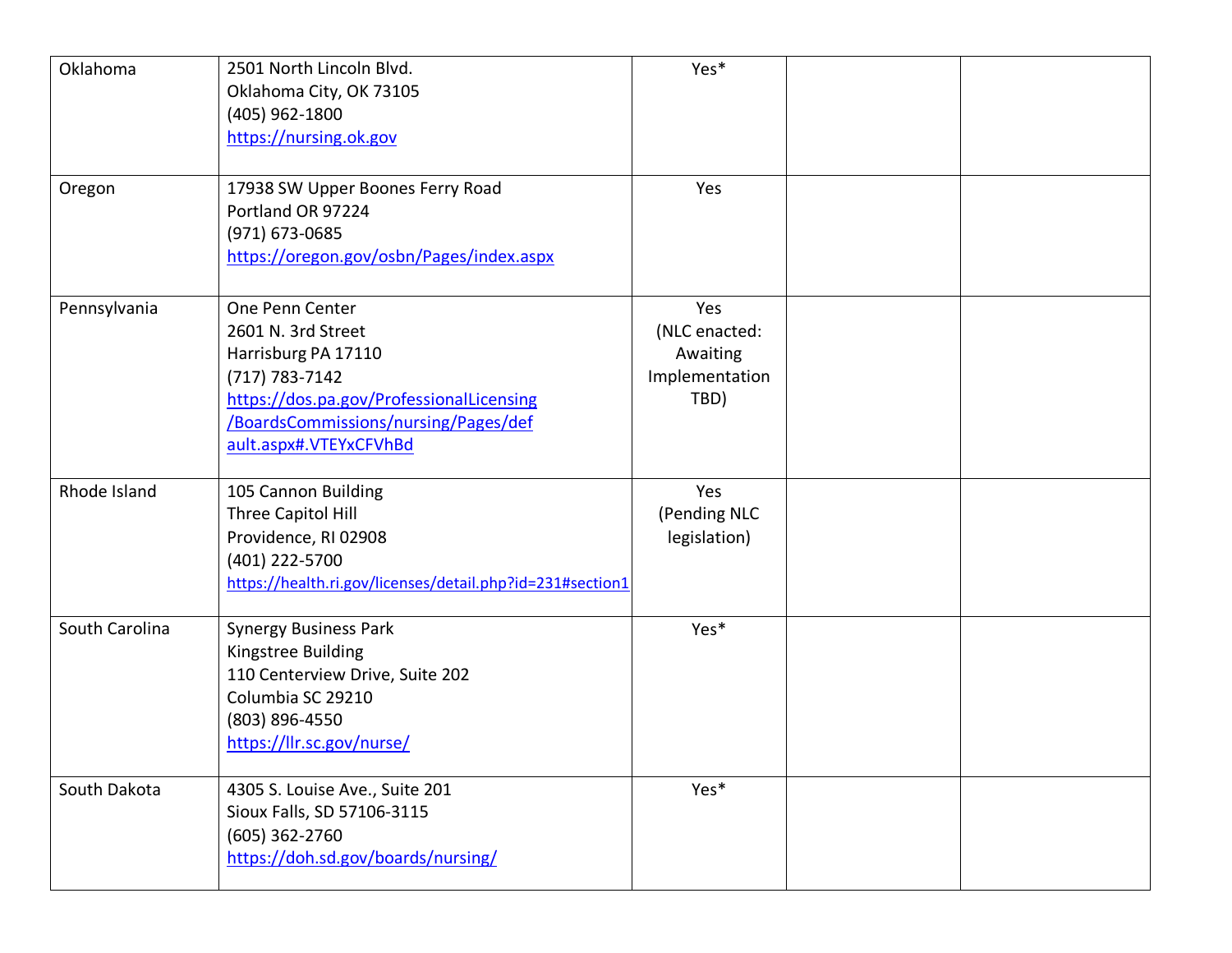| Tennessee | 665 Mainstream Drive<br>Nashville TN 37243<br>$(615)$ 532-5166<br>https://tn.gov/health/health-program-areas/health-<br>professional-boards/nursing-board/nursing-<br>board/about.html | Yes* |  |
|-----------|----------------------------------------------------------------------------------------------------------------------------------------------------------------------------------------|------|--|
| Texas     | 333 Guadalupe, Suite 3-460<br>Austin TX 78701<br>(512) 305-7400<br>https://bon.texas.gov                                                                                               | Yes* |  |
| Utah      | Heber M. Wells Bldg.<br>4 <sup>th</sup> Floor, 160<br>East 300 South<br>Salt Lake City UT 84111<br>(801) 530-6628<br>https://dopl.utah.gov/nurse/index.html                            | Yes* |  |
| Vermont   | Office of Professional Regulation<br><b>Board of Nursing</b><br>89 Main Street, Floor 3<br>Montpelier VT 05633<br>(802) 828-2396<br>https://sos.vermont.gov/nursing/                   | Yes* |  |
| Virginia  | Department of Health Professions<br>Perimeter Center<br>9960 Mayland Drive, Suite 300<br>Henrico VA 23233<br>(804) 367-4515<br>https://www.dhp.virginia.gov/Boards/Nursing/            | Yes* |  |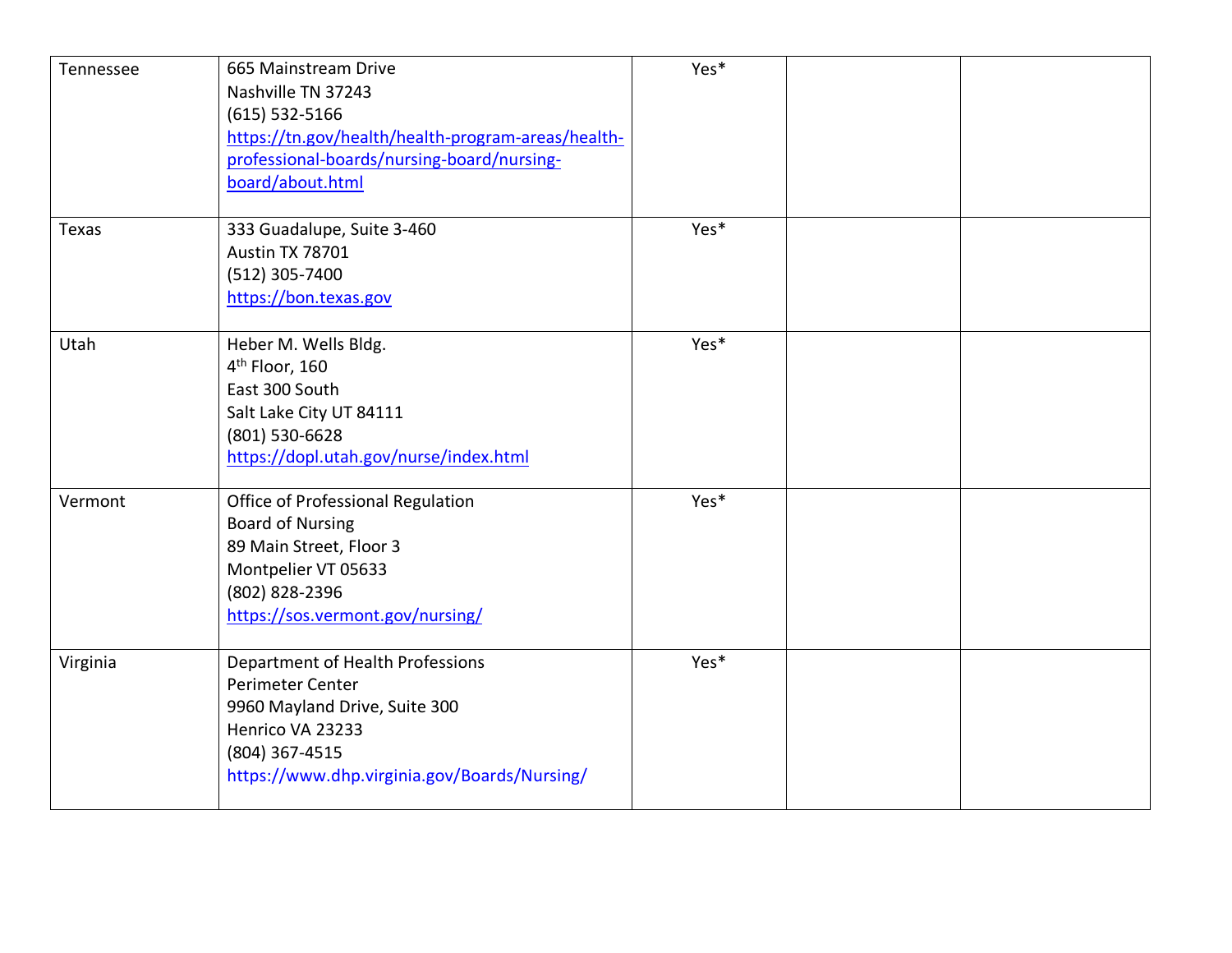| Washington    | Department of Health, Nursing Care,<br><b>Quality Assurance Commission</b><br>111 Israel Road SE<br>Tumwater WA 98501<br>$(360)$ 236-4703<br>https://doh.wa.gov/licenses-permits-and-<br>certificates/nursing-commission | Yes<br>(Pending NLC<br>legislation) |  |
|---------------|--------------------------------------------------------------------------------------------------------------------------------------------------------------------------------------------------------------------------|-------------------------------------|--|
| West Virginia | 5001 MacCorkle Ave, SW<br>South Charleston WV 25303<br>(304) 744-0900<br>www.wvrnboard.wv.gov                                                                                                                            | Yes*                                |  |
| Wisconsin     | Wisconsin Department of Safety and Professional<br>Services<br>4822 Madison Yards Way<br>Madison WI 53705<br>(608) 266-2112<br>https://dsps.wi.gov/pages/BoardsCoun<br>cils/Nursing/Default.aspx                         | Yes*                                |  |
| Wyoming       | 130 Hobbs Ave, Suite B<br>Cheyenne WY 82002<br>(307) 777-7601<br>https://wsbn.wyo.gov                                                                                                                                    | Yes*                                |  |